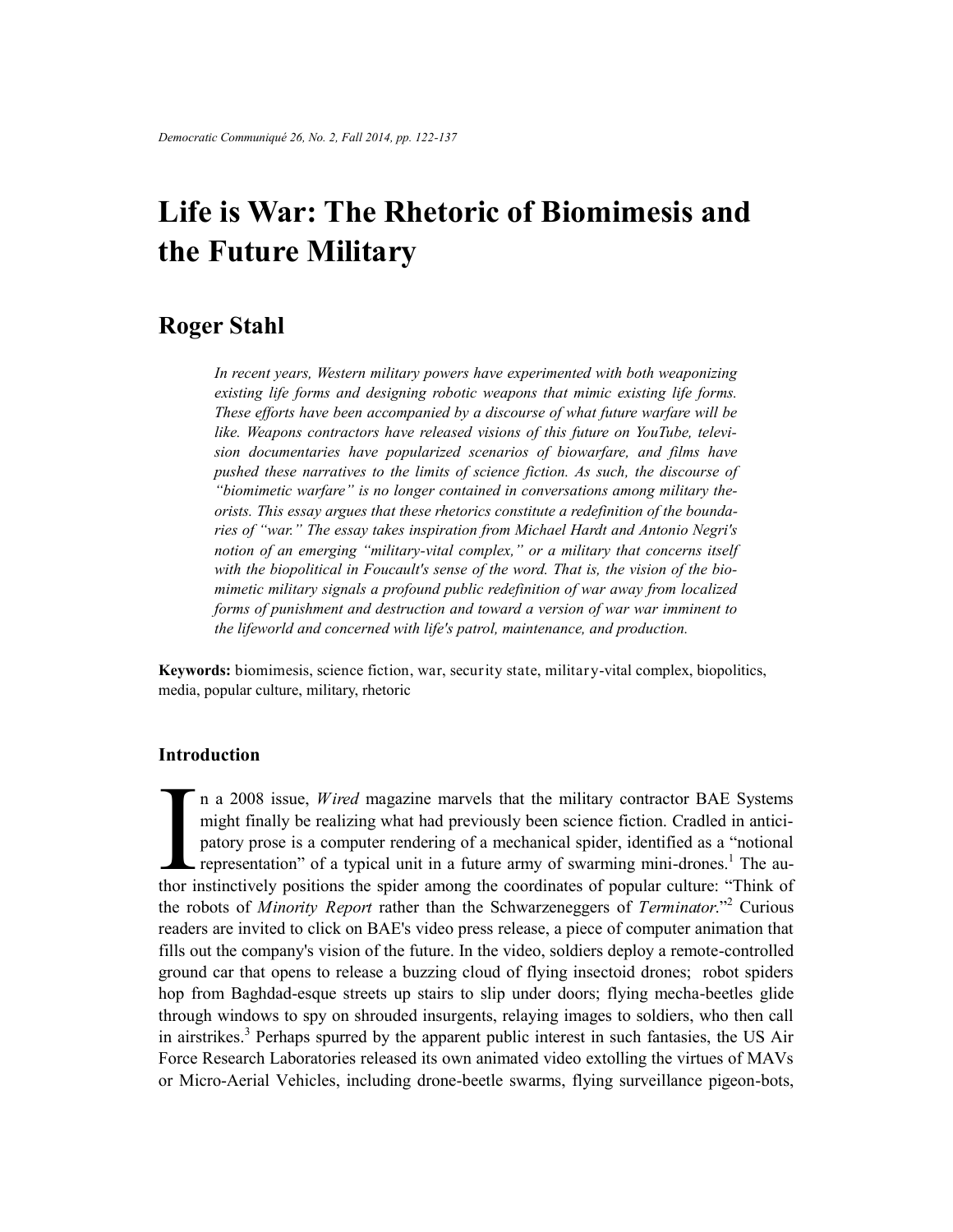and more. The video, produced by defense contractor General Dynamics, paints a future defined by urban combat, the imperative of precision, the safety of virtualized war, and the greater exploitation of "situational awareness" enabled by multi-point surveillance. The developers describe their main strategy, which is to "learn from examples in nature" to achieve a high level of camouflage, efficiency, and real-time response to a changing environment.<sup>4</sup>

These two examples ostensibly represent potential advances in military hardware, but perhaps more tellingly, they signal a burgeoning public discourse about the future of warfare. In such a future, militaries fight on the terrain of the biosphere itself, and victory means harnessing the aesthetics, strategies, and bodies of living systems. In this essay, I argue that this discourse, as it extends from the corners of military theory to the screens of popular culture, is at heart animated by the trope of *biomimetic war* and a larger rhetoric that maps the martial sphere onto the ecological sphere. In so doing, this rhetoric redefines war as consubstantial with life itself. In order to unpack the trope of biomimesis, the current essay proceeds in three sections. The first tracks the discourse of biomimetic war as it has attended recent technical advances. These advances provide the substrate that supports the hypothetical visions the future of warfare that appear in the journals of military theory, the public relations offices of weapons manufacturers, and the newsrooms of the popular press. The second section moves into the realm of popular culture to understand how images of biomimetic war have settled in as a persistent feature of public consciousness, especially in the past decade. Having described the public discourse of biomimetic war, the essay turns to the question of what it means to "imitate nature" in the context of "war." This final section considers the philosophical category of "mimesis" and what it can tell us about this complex interplay of signs. Ultimately the essay argues that the logic of biomimesis expands the definitional boundaries of "war" and thus paves the way for an expanding security state.

#### **The Ecology of Biomimetic Weapons**

The discourse of biomimetic war is linked to a long history of martial practices that have utilized "nature" and non-human life forms in the sphere of battle. Sun Zu, author of *The Art of War*, is perhaps the earliest commenter on the subject, issuing the dictum "Know the ground, know the weather; your victory will then be total.<sup>"5</sup> By turns, techniques of domestication and saddling of large animals contributed to the rise of empires. The Mongolian empire was made possible by the horse and Genghis Khan's famously swift "arrow riders," the Roman empire made extensive use of the camel, and the "war elephant" saw battle from India to the Hellenic empire to Egypt. Dogs have been a fixture of of military power at least back to the ancient Greeks. During WWII, the US military tested homing pigeons for bomb guidance and considered bats for carrying incendiary devices to be detonated when the animals came to rest under the eaves of city houses. Beginning in the Cold War, the US Navy Marine Mammal Program has made use of trained dolphins and sea lions for underwater mine detection and removal.<sup>6</sup> These examples represent only a few of the historical applications of non-human life for the purpose of warfare. Looking back, one might say that biomi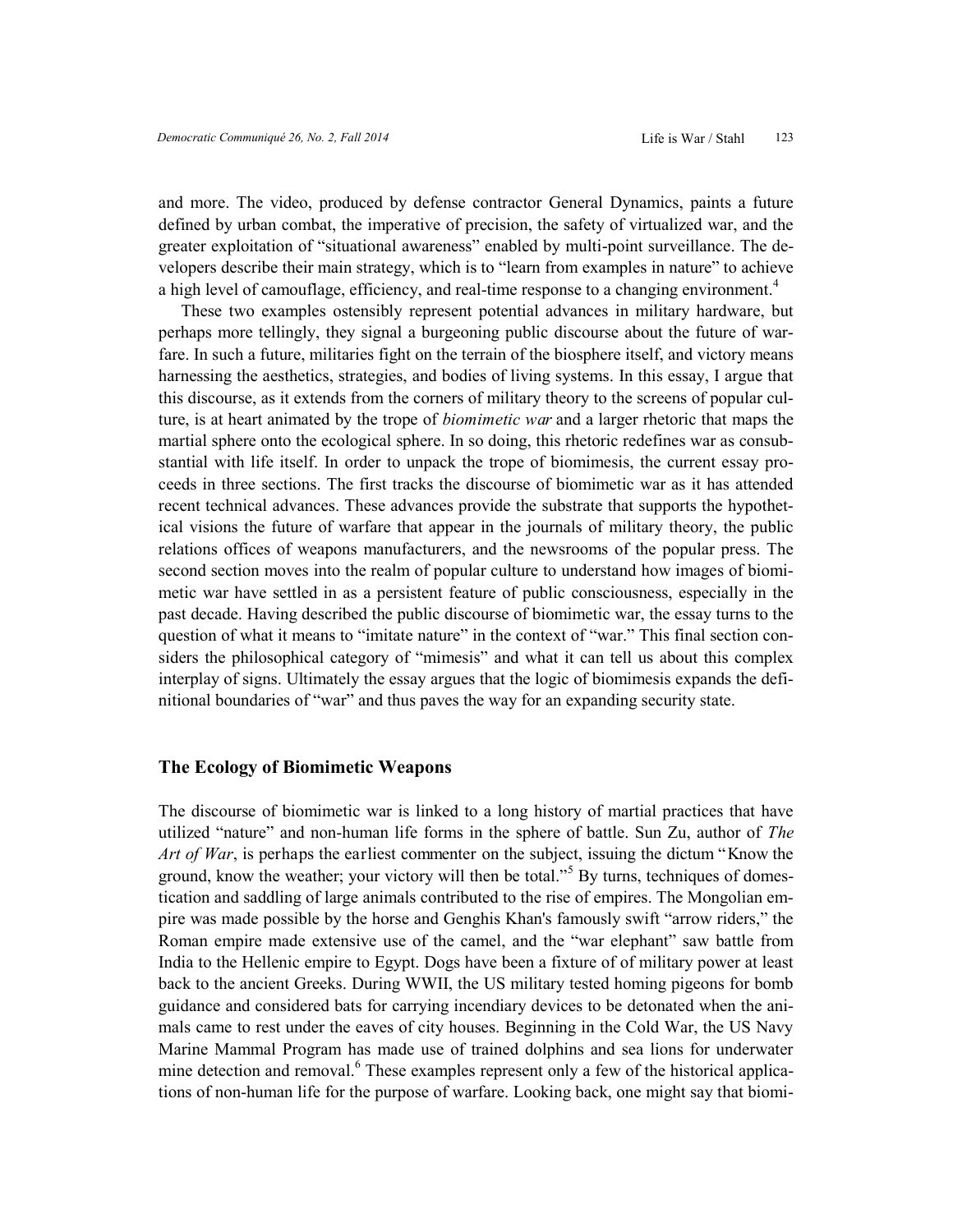metic weapons have been around since time immemorial, and indeed there is no shortage of such claims today.

The trope of biomimetic war, however, has only recently gained real presence in public culture, moving from a marginal position toward the center of the concept we call "war." This discourse emerged at the beginning of the twenty-first century, buoyed by two main technological advances. The first was the harnessing of actual living or ecological systems and subjecting them to integrated cybernetic control systems. The most spectacular of these efforts – and that which has drawn the most public attention – has been a research effort to embed small mammals and insects with such command and control systems. The initial big news came in 2002 when scientists successfully navigated a rat with a remote-control implant wired into the animal's whiskers and brain reward centers. Unveiled shortly after the attacks of September 11, the project expressed its hopes in terms of the imperatives of the War on Terror. Researchers suggested that the "ratbot" might be used to locate and rescue victims trapped under rubble, seek out explosives, or spy on the enemy.<sup>7</sup> The year 2006 saw successful efforts to steer "spy sharks" with a system that appealed to their sense of smell. $8$ 

Perhaps the largest effort of this kind, however, is a Defense Applied Research Projects Agency (DARPA) program called the Hybrid Insect Micro-Electro-Mechanical Systems (HI -MEMS). As *The Sun* dramatically put it: "An army of wired-up flies, moths and beetles is being created by scientists. They are controlled by a microchip connected to microscopic wires so boffins can send them flying or crawling anywhere."<sup>9</sup> DARPA's HI-MEMS website couches its description in must less sensationalistic terms using familiar metaphors: the program is "aimed at developing technology to provide control over insect locomotion, just as reins are needed for effective control over horse locomotion."<sup>10</sup> The specific goal from the beginning was to build a cyborg insect that could be flown at least 100 meters, land within 5 meters of a target, and stay there.<sup>11</sup>

The actual research, conducted at various sites in the US, has yielded significant breakthroughs. The HI-MEMS program initiated its research in 2007 at four locations. A team at the University of Michigan began working with large rhinoceros beetles; one at the University of California at Berkeley experimented on june beetles; and efforts at MIT and the Boyce Thompson Institute at Cornell University investigated a promising large species called the tobacco hawkmoth.<sup>12</sup> Since its inception, the project has made rapid progress. In 2008, a the project reported to a conference in India on Micro-Air Vehicles that scientists had successfully implanted a control device into a moth during the larval stage.<sup>13</sup> Later, they succeeded in controlling the insect's movements with a microchip interface wired to the nervous system and musculature. Within a few months, engineers succeed in sustaining tethered flight, and eventually they were able to direct controlled flight through radio transmitter.<sup>14</sup> In the future, the project managers hope to power the radio interface – and any number of peripheral devices such as microphones, cameras, GPS guidance systems, chemical sensors, or weapons – by using the insect itself to generate electricity. One potential method involves electrically harvesting flight vibrations, while another proposed to tap into the insect's fat reserves.<sup>15</sup> In January of 2012, scientists were successful in demonstrating that useable amounts of electricity could be harvested from the insect's blood sugar using an en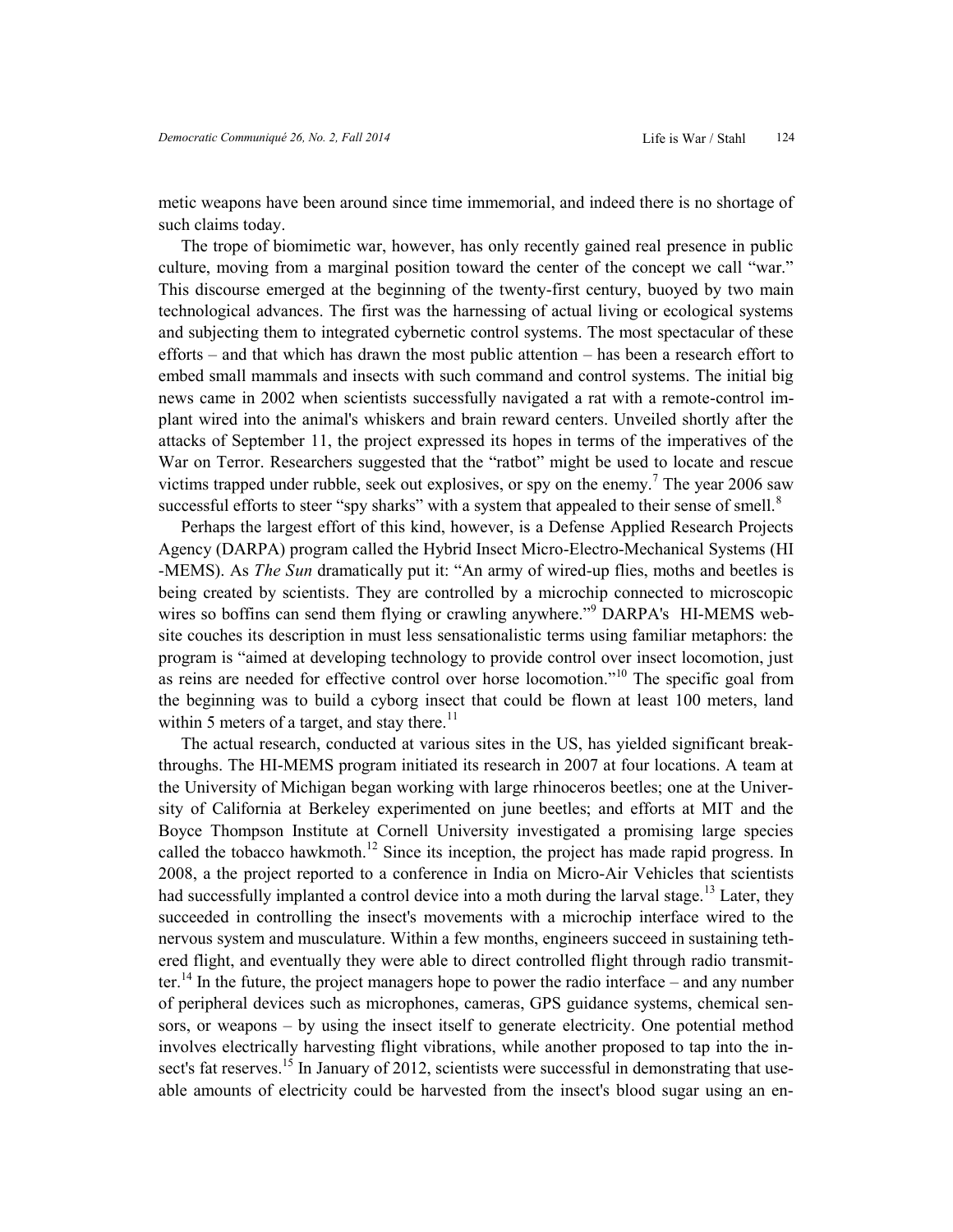zyme conversion process.<sup>16</sup> Such designs will allow the hardware to recharge through normal behavior in the field, theoretically giving the device a "battery life" as long as the life of its host.

Efforts to embed and control living systems have been followed closely by a second class of endeavors that can more properly be called "biomimetic." These are the projects that pattern purely robotic systems after biological models. Much of this research is being conducted at the Wright-Patterson Air Force Base in Dayton, Ohio under the telling acronym, μAVIARI (Micro Air Vehicle Integration and Application Research Institute). The project was launched in late 2010 under an unsettling insignia that looks to be a mechanical dragonfly with sharp talons and a stinging tail. According to an official press release, the program aims to extend the current unmanned aerial vehicle (UAV) capability of the Air Force with a micro air vehicle (MAV) capability. These weapons would range from two feet in wingspan all the way down to the microscopic and mainly be used in urban combat situations.<sup>17</sup> According to its engineers, the project aims to "take the technology that we have and we try to design something that does the same thing as a hummingbird or dragonfly does."<sup>18</sup> In addition to the Air Force, the U.S. Army Research Laboratory established the MAST (Micro Autonomous Systems and Technology) research alliance. As might be expected, the MAST program's focus is more earthly, its emblem consisting of a mechanized scorpion, winged beetle, and spider all resting atop a penny stamped with a 2020 minting date.<sup>19</sup>

On one level, these systems promise an array of novel strategic functions, chief among them the ability to be deployed in a semi-autonomous swarm of individual bots, much like bees or a flock of birds. Such decentralization, the thinking goes, allows for a more predictable, statistical survivability.<sup>20</sup> An 2007 conference presentation by the Air Force Research Lab identified two streams of strategic "game changers." Micro-munitions could prove more selective and precise, able to use network communications to seek out multiple targets. Bioinspired munitions could have the agility and autonomy to navigate complex urban environments, blending in for "perch and stare" operations or precision targeting. The AFRL elaborated on these goals in a 2011 presentation that described its strategic vision for 2015 as one where drones with flapping wings glide down "urban canyons" on reconnaissance missions, culminating in 2030 when the world promises to vibrate with "ubiquitous swarming sensors and shooters."<sup>21</sup> *Wired*'s Spencer Ackerman zeroes in on the new signs of life in a biomimetic future where "the chirp you hear from the bird perched on the telephone line outside your apartment might be the whir of a robotic hummingbird as its camera adjusts its aperture.<sup>22</sup>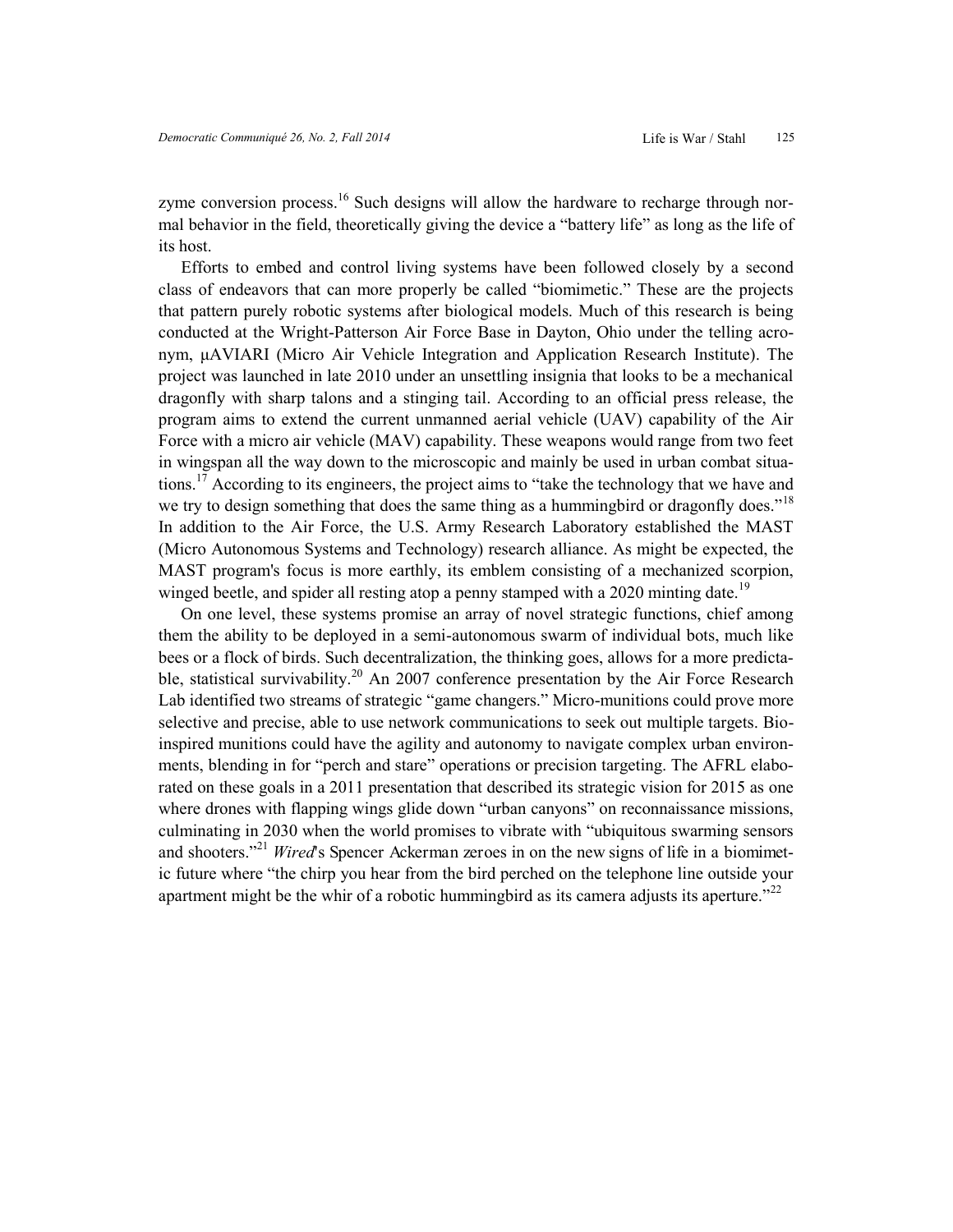

*Figure 1: Logos for the Army's MAST program (left) and the Air Force μAVIARY program (right).* 

### **Biomimetic War for the Masses**

"Forget Noah's arc, welcome to Noah's army."<sup>23</sup>

Just as animals have long been employed in military operations, so have persistent biological metaphors. What we now know as a "drone," for example, is an embedded allusion to a British experiment in remote-control aviation in 1934 called the *Queen Bee*.<sup>24</sup> Surveillant metaphors like the "bug" and the "fly on the wall" were standard in the argot of the Cold War and may be more relevant in the discourse of the War on Terror than ever. In the semantic ecologies of the post-9/11 environment, these metaphors gained a new prevalence and sophistication. Popular news accounts of biomimetic research are quick to play on these metaphors. In 2008, for example, an article in *New Scientist* entitled "The Fly Who Bugged Me," featured a cover image of a swarm of insects stamped with microchips and rigged with camera lenses.<sup>25</sup> This kind of metaphorical slippage, which went well past "taking inspiration from nature" and into the territory of recasting nature itself, gained new life in the era of the new national security state.

The outline of the biomimetic war begins in science magazine accounts like this, but we can further track the trope by following its genealogy in popular culture, particularly in the realm of science fiction. While it is often said that sci-fi imagines the world before it arrives, it just as often waits quietly to be activated and used when the time is right. Such is the case with recent research efforts, specifically the HI-MEMS project, which drew its vision from *Sparrowhawk*, a 1990 novel by Thomas Easton. The novel envisions a world where creatures great and small have been saddled with cybernetic systems in order to be used from everything from civilian air transportation to warfare and espionage. Easton's work was so central to the birth of HI-MEMS that he was invited to present at its inaugural meeting.<sup>26</sup>

*Sparrowhawk* is only one of many reference points that help to suture real research and development to the popular imagination. Such images have a long history that extends back at least to Ray Bradbury's 1953 novel *Fahrenheit 451*, where he described "The Hound," a mechanical dog used by the police to track down and euthanize criminals on the run. Philip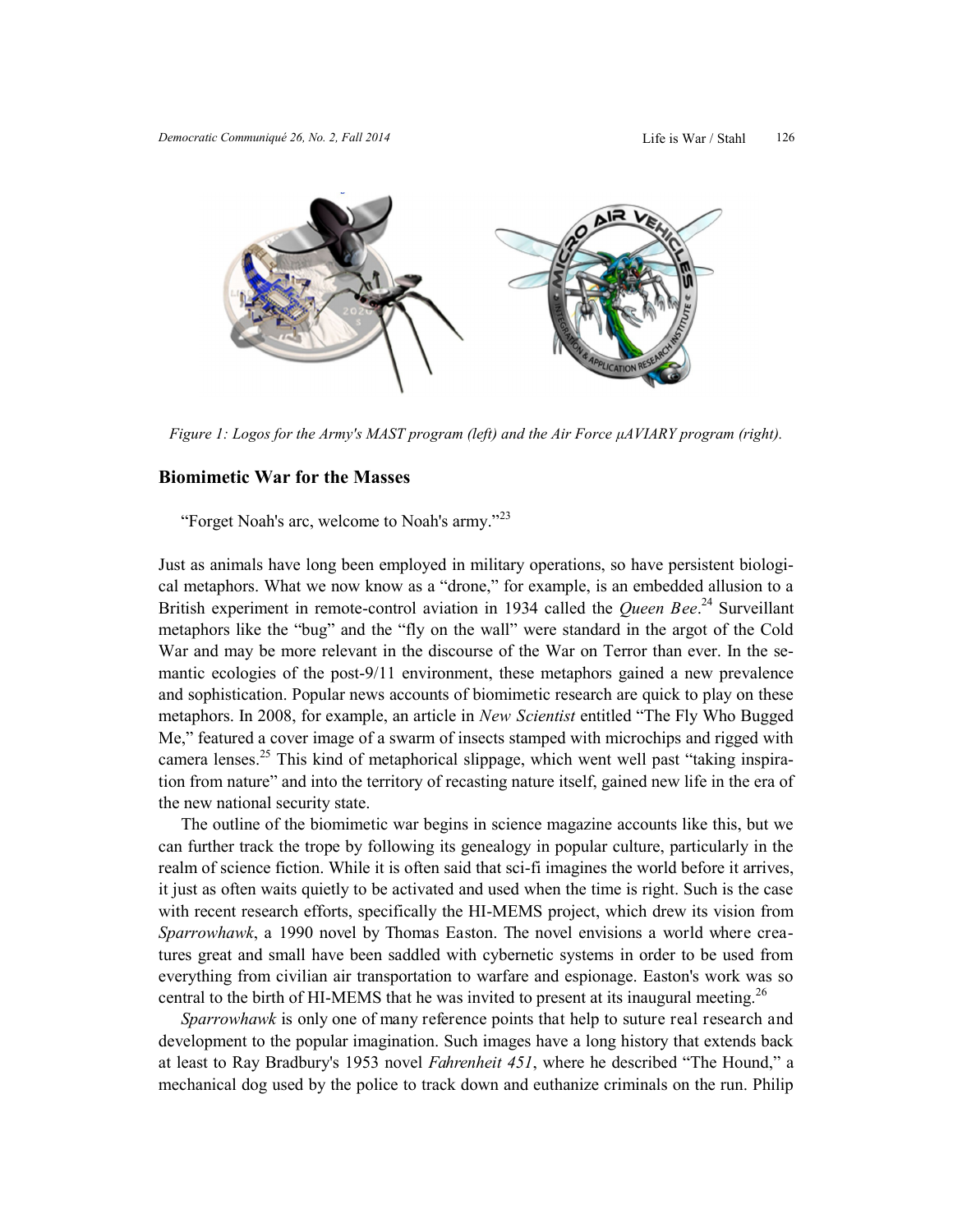Dick, in his1964 novel *Lies, Inc.*, depicted a scene where scientists marveled over Housefly #33048, a genetically designed remote controlled surveillance insect. In another pillar of the cyberpunk genre, William Gibson's 1981 short story, *Johnny Mnemonic,* we encounter "Jones," a cyborg dolphin used by the Navy who proved particularly good at decryption tasks but who also nurses a heroin addiction. In 1984, the high-budget film *Runaway*, an echo of *Bladerunner* (1982) starring Tom Selleck and Gene Simmons, paints a world replete with robot servants, some of whom occasionally go rogue (i.e. "runaways") and must be eliminated. Its an iconic scene, the villain played by Simmons is overrun by a swarm of spider-like robots armed with hypodermic needles.

The 1990s took this sparse set of images and began to mold them into a recognizable trope. In 1995, *Johnny Mnemonic* was produced as a feature film and included Jones as an on-screen character. The 1998 revival of the popular 60s British television show, *The Avengers,* played out a scenario where an international terrorist holds the world hostage to a weather-making machine. The film's iconic scene features mechanical killer wasps that chase the heroes' car down a highway. The same year, a Hollywood remake of another 1960s show, *Lost in Space* (1998), reanimated the specter of the spyderbot in its "space spiders," whose exoskeletons are made of "adamantium" and whose mandibles can pierce the metal hull of a spaceship. In *The Matrix* the next year, agents drop a mechanical parasite into the main character's navel that burrows into his nervous system. The franchise as a whole, moreover, painted a world where swarms of "sentinels," giant flying robotic squid, pursue the heroes.

In the post-9/11 years, the trope of biomimesis dug in. Mecha-spiders took on a more earthly cast, beginning in *Minority Report* (2002), where they act in much the same way that BAE Systems envisions its own inventions – crawling drones designed to navigate complex urban landscapes in search of particular human targets. In a scene representing the absolute intrusion of the surveillance state, the film's spiders slip into the main character's bathroom to painfully scan his retinas while he rests in the tub recovering from a black-market eyeball transplant designed to shroud his identity. The spiderbot shows up again in the video game *Call of Duty: Black Ops 2* (2012), this time as a spy drone that the player steers through the halls of a futuristic floating city. In addition to arachnids, weaponized insects made significant appearances during this period. Mechanical butterflies with razor-sharp wings appeared in the first season (2008) of the television sci-fi drama, *Fringe.* Here a powerful corporate group deploys a swarm to deal one of its employees a death by a thousand cuts. The next year, Michael Bay's second installment of the *Transformers* franchise, *Revenge of the Fallen*  (2009), introduced the public to the "insecticons," small, robotic, flying insects from space. In one scene, the protagonist, Sam Witwicky, discovers one flying around his room and, fascinated by its resemblance to a real fly, plucks one of its wings.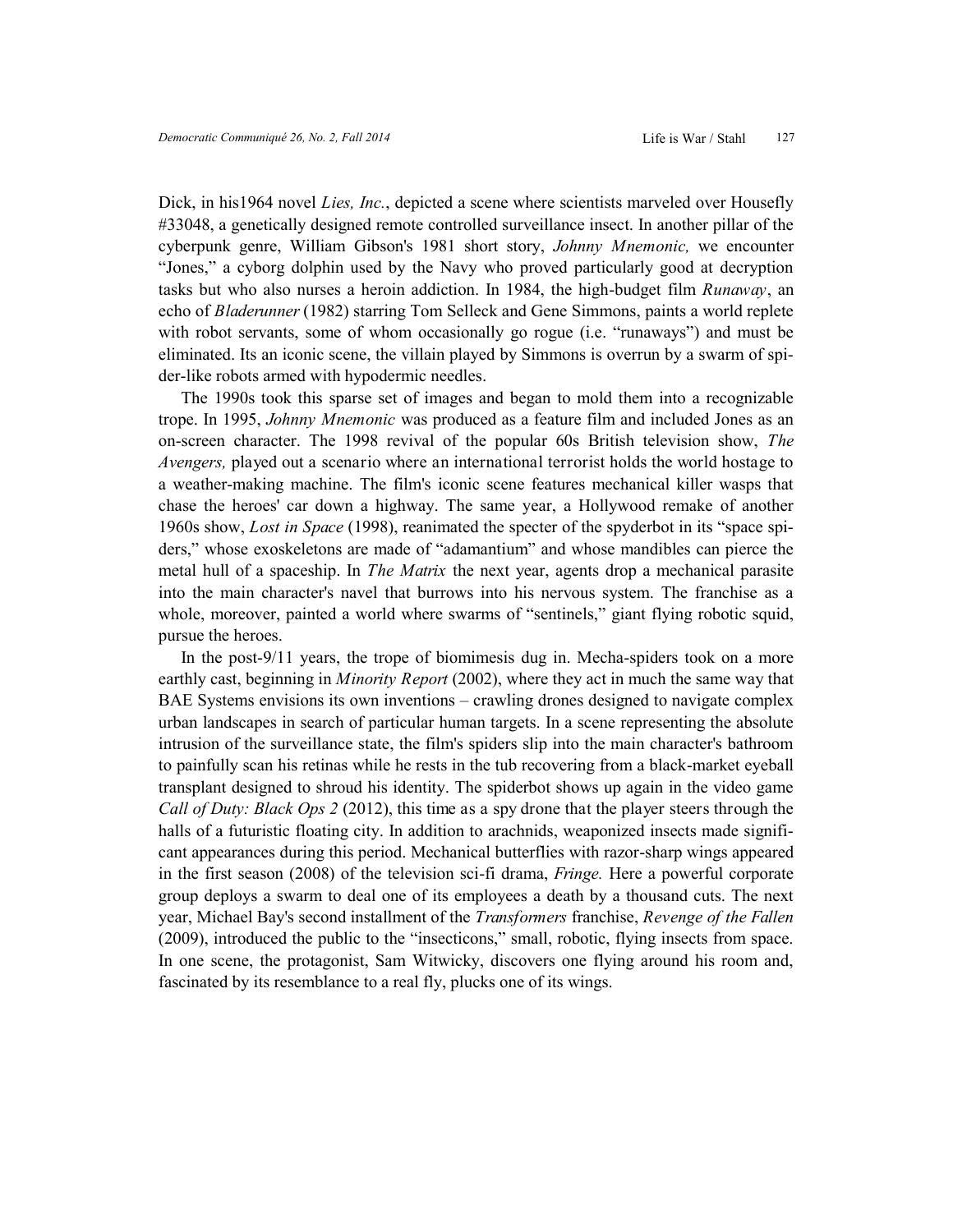

*Figure 2: (from top left) Robotic wasps from The Avengers (1998); Agent Mooch from G-Force (2009); An insecticon from Transformers: Revenge of the Fallen (2009); Ziggy, a spiderbot drone from Call of Duty: Black Ops 2 (2012)* 

The year 2009 seemed to represent a turning point in the evolution of this imagery. In addition to the arrival of insecticons, this was the year of two significant films: Jerry Bruckheimer's *G-Force* and James Cameron's *Avatar*. While very different from one another, each stood as a symptom that the biomimetic trope had settled into mainstream consciousness. *G-Force*, a children's movie, features a group of hyper-intelligent guinea pigs recruited by the government to conduct top-secret missions. In addition to being themselves cybernettically enhanced, the guinea pigs have at their disposal "Agent Mooch," a remote-control housefly fitted with tiny surveillance cameras. By the time *G-Force* hit the theaters, biomimetic weapons had had at least two years of press. The promoters of *G-Force* took advantage of the public's increasing familiarity with the film's premise and stated quite publicly that they had taken direct inspiration for the film from the HI-MEMS research project.<sup>27</sup> The image of the weaponized biosphere had thus come full circle.

*Avatar*, the year's biggest blockbuster, served as an allegory of biomimetic war itself. In many ways, the world of *Avatar* is not so different from that envisioned in Easton's *Sparrowhawk*, the inspiration for the HI-MEMS project. Indeed, *Avatar* could be read as a cele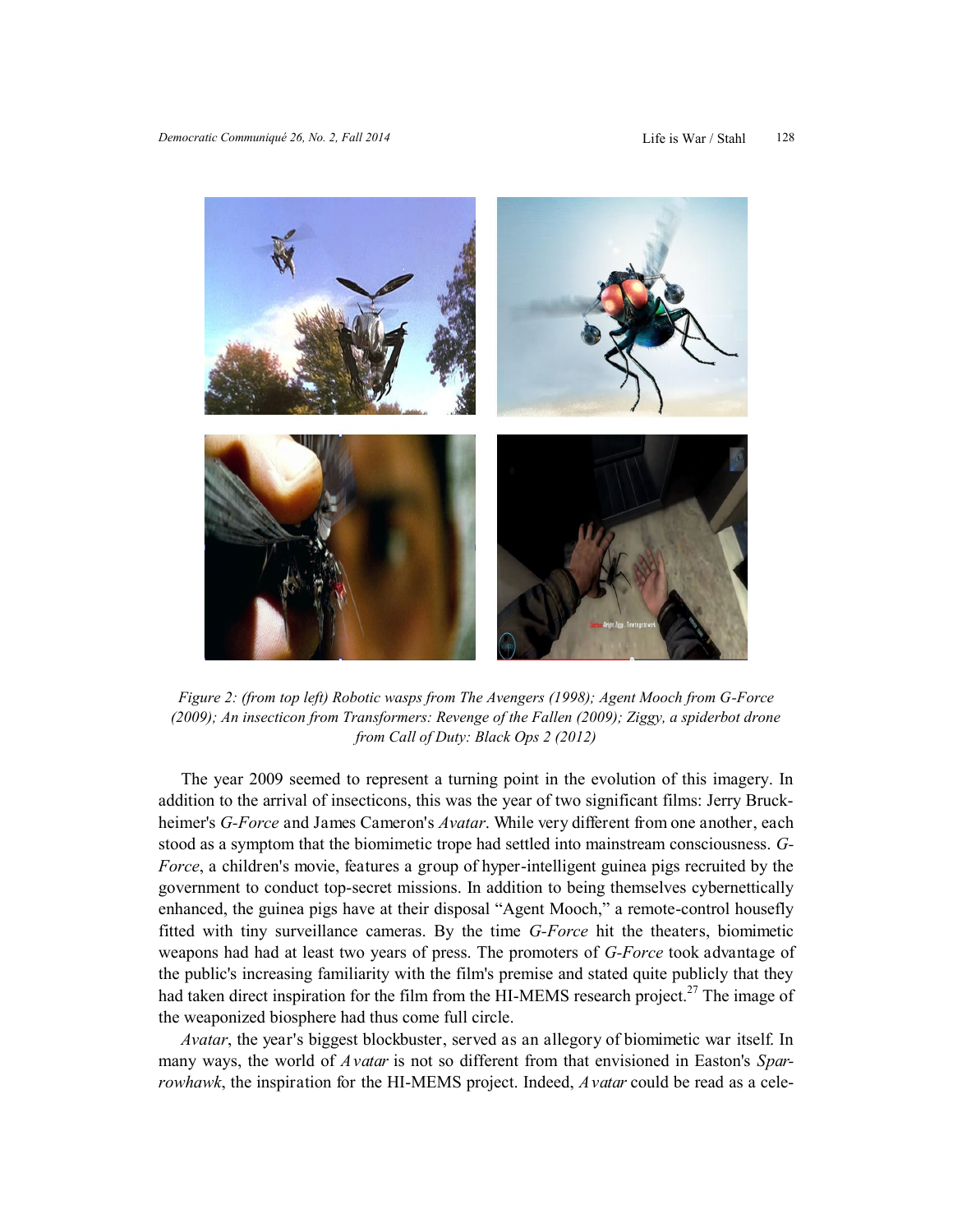bration of the same kind of back-to-the-future, neo-primitivistic thought that underwrites the HI-MEMS project and its future projection of a "new kind of war." In the main character's avatar, we encounter the body-as-weapon, developed for the purposes of camouflage, remote-control surveillance, and precision force. The avatar body, in other words, is a sophisticated version of the HI-MEMS beetle. On a larger scale, the film's dramatic arc plays out a contest between a villainous machine-age military and a heroic war apparatus able to commandeer an entire ecosystem through a network of neural interfaces. In addition to the dominant reading of the film that this is a story about abused natural systems fighting back, it is also a vision of a weaponized biosphere. Here this vision appears as an update on the idea of the "Internet of things" to include the remote-control martialing of the web of life.

I offer this quick survey of images from popular culture as a way of tracing a series of reference points in public consciousness. With the possible exceptions of Michael Bay, Jerry Bruckheimer and the *Call of Duty* franchise, all of which have a long and established record of military collaboration, I do not wish to suggest that these images are part of a deliberate campaign to normalize a narrative of biomimetic warfare. They do represent a thickening of such images, however, and in combination with journalistic accounts of actual research endeavors help to project even further into a presumed future. As the war machine literally wires itself into living systems, this set of visual metaphors conceptually wires the war machine to the flesh of the biosphere.

#### **The Biopolitics of Biomimetics**

Now that we have had a look at these recent technological advances and some of the discourse that defines them, it is worth unpacking the trope of biomimesis itself to see how it functions rhetorically. By doing so, we encounter a great deal of slippage and ambiguity in what it means to "learn from nature" about how to build more effective weapons and wage more effective wars. Indeed, in many ways it is the nature of imitation and simulation to elide categories and blur the lines between the representation and the represented. The following discussion tracks the dynamics of "mimesis" as engaged by classical philosophy, critical theory, and literary theory. I argue here that a closer look reveals that the discourse serves powerful interpretive and inventive functions that work to redefine the very concept of "war" along biopolitical lines – that is, as a struggle over the production of life systems.

As this discourse migrates from the lab to public culture, it tells a fairly consistent story: that weapons researchers simply observe and mimic the living systems that surround us. In fact, this comes close to the working definition of "biomimesis," even though the term itself mainly appears in the technical literature to describe something between a field and a design approach that applies "natural inspiration" to technical projects.<sup>28</sup> Next to a photo of the "robo-lobster," for example, SIGNAL Magazine, the official publication of the Armed Forces Communications and Electronics Association (AFCEA), describes the endeavor as such: "Strictly speaking, the Wright brothers were among the leading biomimeticists of the past century. Today, engineers are exploring nature to find solutions to some of the military's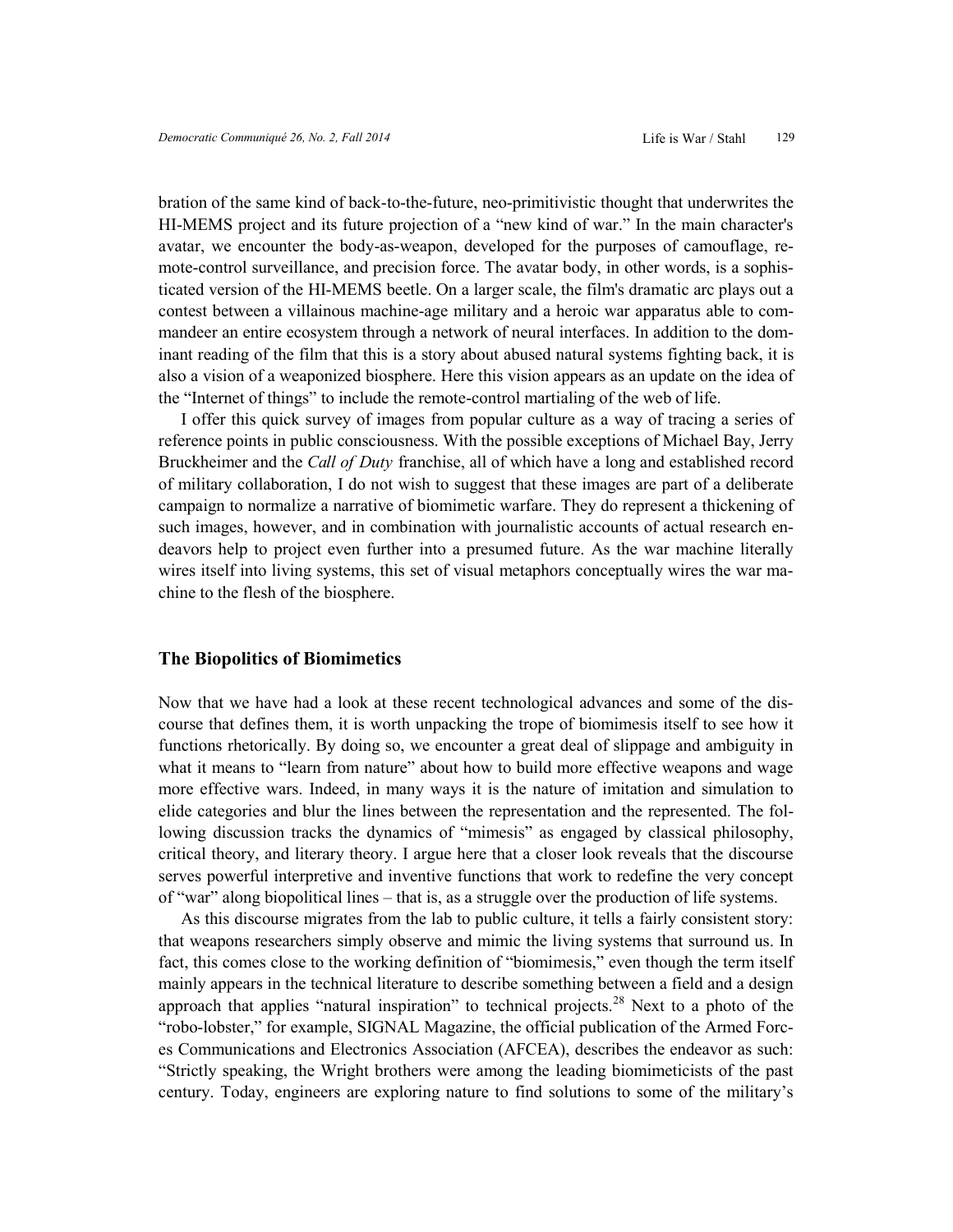toughest challenges."<sup>29</sup> Such a rather matter-of-fact statement, however, contains an implicit theory of how the system of signs intermingles with and informs the new arrangement of hardware. This statement follows something akin to Platonic and Aristotelian versions of mimesis, whose logics flow in one direction, from the Idea of an object to its instantiation in the world to its simulation in art.<sup>30</sup> Here we have a clean division between the original and the copy where the former informs the latter: robo-lobster re-stages the ideal lobster and thus takes advantage all of its mechanical advantages. Such is the mimesis of pure physical functionality most often found in the discourse. The robo-lobster extends this linear conception of mimesis as it exits the lab and slips into the ocean. In doing so, it goes undercover as its original, exacts strategies of camouflage and deception, thereby entering the world as a signifier. This version of mimesis is best elaborated by Roger Caillois in his discussion, for example, of the ways that some moths evade predation by displaying great owl eyes on their wings.<sup>31</sup> In this case, however, the mechanical spider, the "boid," or the cyborg moth, is designed to blend in to escape human detection and perhaps inspire the notion that weaponized eyes "could be anywhere."

Beyond these two functional versions of biomemesis, the story gets more interesting. Research endeavors – as described in trade magazines to TV specials – are driven not simply by "nature" as an innocent category but by a particular version of nature. To inspire a weapons apparatus, in other words, it must be the case that nature is governed by the logic of combat. Here, nature has always been a war, and, far from being an exception, war is a natural state of the world. This fusion functions as the necessary and premise that allows the discourse of biomimetic war to make sense. Even as the description of the robo-lobster above treats the categories of "nature" and "war" as discrete and following a one-way path (the ways of nature inspire the ways of war), it reveals the unspoken assumption that the two represent homologous worlds that can quite easily pass through one another.

Sometimes these underlying premises rise quite obviously to the surface. Consider an episode of *National Geographic Explorer* aired on the MSN network in December of 2002 called "Nature's Secret Weapons," which was a very early glimpse into research efforts to weaponize insect life. As animated techno-bugs zip across the screen, the narration begins:

A kind of arms race has raged over the earth for millions of years. And from these titanic struggles have emerged superb fighting machines. They are the lords of the air, specialists in all-terrain combat, and armed with uncanny senses to detect and kill. Today, we find ourselves looking to nature's armies for inspiration. For in these troubling times, we face a different kind of threat, from an enemy lurking not just on the battlefield, but in our own backyards. A revolution in technology is changing the way we wage war in the 21st Century, and it's based on nature's secret weapons.<sup>32</sup>

Here, the point of metaphorical contact locates itself in the "backyard," where the ubiquity of the "different kind of threat" meets the ubiquity of "nature." This transference depends on the discourse of "home" and "Homeland Security" already embedded in the War on Ter-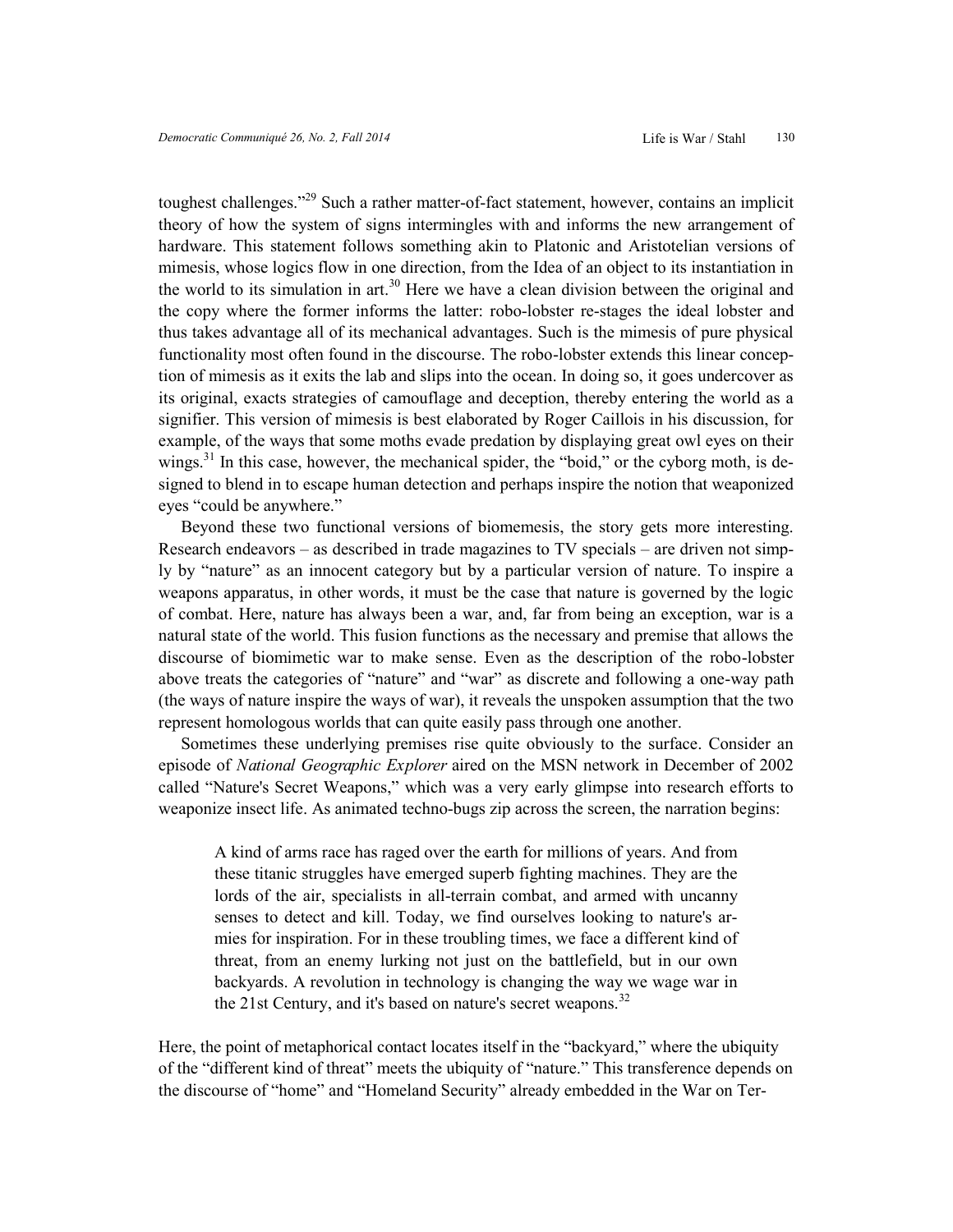

Figure 3: Screenshots from the National Geographic Explorer episode Nature's Secret Weap*ons" (2002)* 

Such a transference is at the heart the version of mimesis described by both Walter Benjamin and Theodor Adorno. For Benjamin, mimesis includes imitation, but it is more properly understood as an act of interpretation. One cannot, in other words, simply copy the original without mediating the meaning of both. $34$  Adorno's reading is similar, except that he generally sees mimesis as a moment of interpretive flux within a more static and totalizing rational system.<sup>35</sup> The Benjamin-Adorno perspective lends a richer understanding of how the act of imitation produces a new set of meanings and metaphors. The declaration that this is a "copy of nature" also declares something about the "nature of the copy." As a mirror, mimesis does not simply reproduce. It reflects back and signifies a new set of relationships. In the current case, the trope of biomimetic war arrives as an interpretive shift that maps "nature" and "war" onto a common conceptual grid.

The possibility remains that "biomimetic war" does not simply describe techniques of replication nor even a new way of interpreting the world around us, but rather the invention of a new discourse out of the old. In his discussion of mimesis, Jacques Derrida dispenses entirely with structure of original/copy and suggests instead that the function of mimesis ought to be thought of  $-$  like the performance of the mime  $-$  as a continual production of signification without the necessity of referring to an underlying original.<sup>36</sup> Taking this more discourse-centered approach, biomimetic war might be thought of not as a redrawing of a constellation (i.e. what happens when language maps actual nature onto actual war) but the production of a new network of meaning that processes this set of already unstable signifiers through the discursive prism of the "War on Terror". For the purposes of this essay, this final account of "mimesis" is most useful as it positions us to ask what new dense networks of meaning have emerged as war goes ecological. This version of mimesis, insofar as it understands discourse as action (rather than a description of action), also helps to orient us toward an appreciation of the primacy of discourse and metaphor as incipient action. The HI-MEMS project, after all, was inspired by Easton's novel rather than "nature" per se.

One way to understand these developments in meaning is through a line of political and

ror.<sup>33</sup>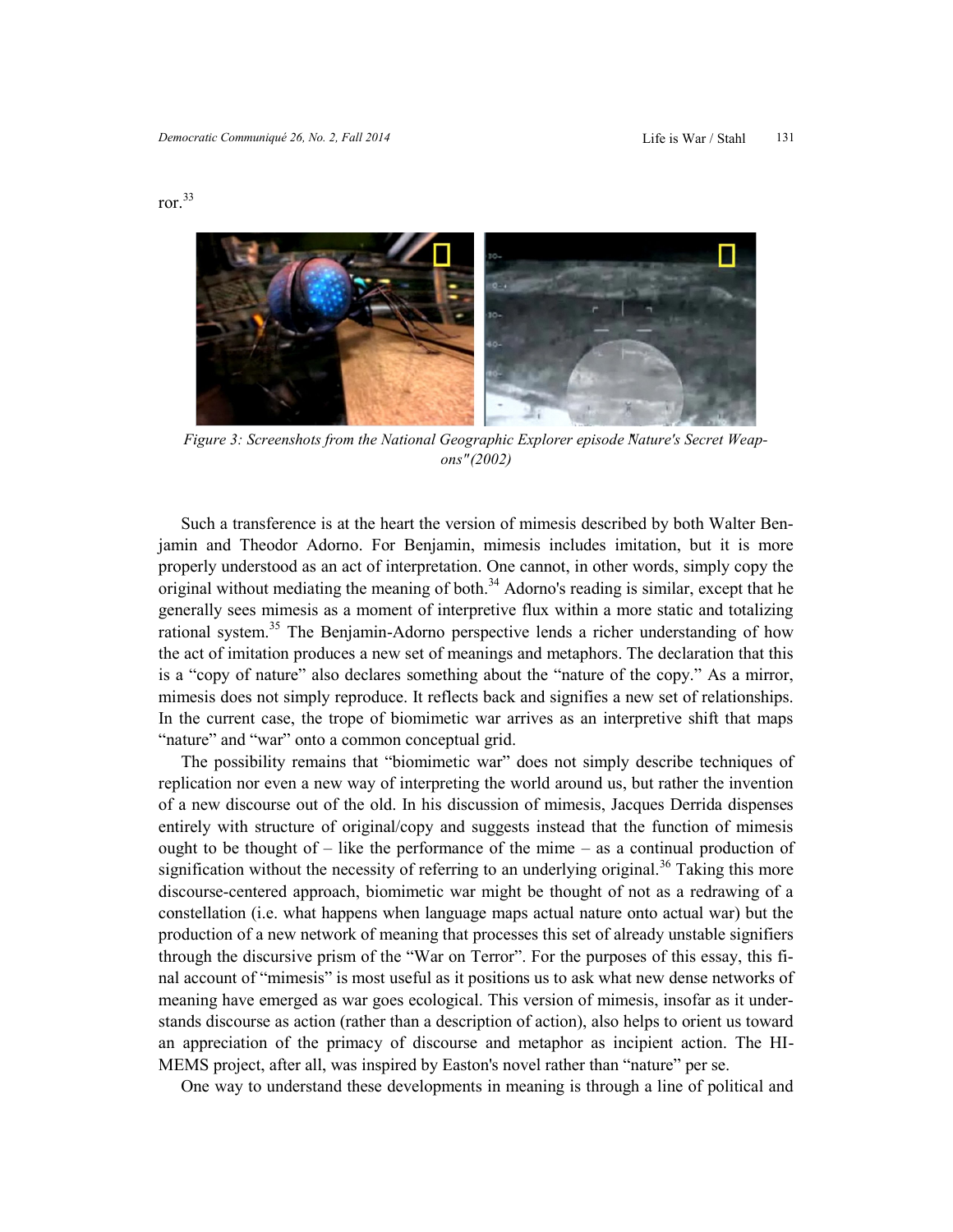social theory that has reconceived the long development of military power as a changing set of biopolitical relations. Drawing from Michel Foucault and Gilles Deleuze, Michael Hardt and Antonio Negri capture this refinement in their suggestion that the "military-industrial complex" ought to be instead thought of as a "military-vital complex."<sup>37</sup> Increasingly, the stated purpose of war is not to deal out death. Rather, it has reformulated itself as a set of practices for producing and disciplining social formations. The more recent productive notion of "state-building" and the rhetoric of "regime change" are examples of this reorientation of purpose, while the addition of the prefixes "information," "psy," or "cyber" to the language of war indicate shifts toward more subtle battlegrounds, tools and methods. Hardt and Negri's notion of the "military-vital complex" goes further, however, to imply a military apparatus that is not simply an agent of governmental or economic shifts, but an entity that has gone molecular and now seeks to insinuate itself into the flesh of living bodies and systems.

Brian Massumi traces a similar route in his appraisal of the post-9/11 security state. Writing in the wake of Hurricane Katrina, he argues that the discourse of homeland security has been subsumed in a "war-weather continuum" where anything with the "potential to disrupt the rhythms of civilian life is annexed" into the threat matrix, "including climate."<sup>38</sup> The international terrorist described earlier from the film *The Avengers* (1999), who holds the world hostage with the weather-making machine, might be the ideal enemy of this war. Massumi suggests that this discourse is part and parcel of a new security state infrastructure that has erased the lines between natural and "man-made disasters" (President Obama's term). Instead, the threat that permeates the full spectrum of civilian life demands a fullspectrum response. Public discourse about the looming swine flu is a case in point. For Massumi, this discourse fused concerns about biological warfare with commerce, animal husbandry, hygiene practices, and disease vectors.<sup>39</sup> The sudden veneration of "first responders," moreover, is part of a new discourse that conceives of the threat as a field of diffuse, indiscriminate, and ultimately apolitical factors primed to suddenly align and irrupt in an unforeseeable accident.<sup>40</sup> Massumi's point, like that of Hardt and Negri's, is that war has become a biopolitical event, an opportunity for the security state to preemptively intervene in the production of life systems.

While Massumi's observations about the collapse of the nature/culture divide are right on target, he focuses more on institutional practices than signification. He assumes that the new biopolitical apparatus has reorganized itself as a kind of immuno-response to an existent threat and that the new threat discourse is only symptomatic of these structural shifts.<sup>42</sup> Here I want to suggest instead that the specter of the militarized biosphere is part of an eminently discursive process of redefining the province of war. The color-coded terror threat meter, for example, acts as a metaphorical bridge to redefine the notion of "terrorism" as something akin to a hurricane or tornado, thus positioning the "War on Terror" as an emergency response to a natural cataclysm. The specter of biological weapons, featured as a central metonym of war, calls forth a struggle assumed to operate on an ecological level. The trope of biomimetic weaponry works similarly, redefining the province of military power and fulcrum on which "war" will likely turn. As we have seen, such a vision has driven certain re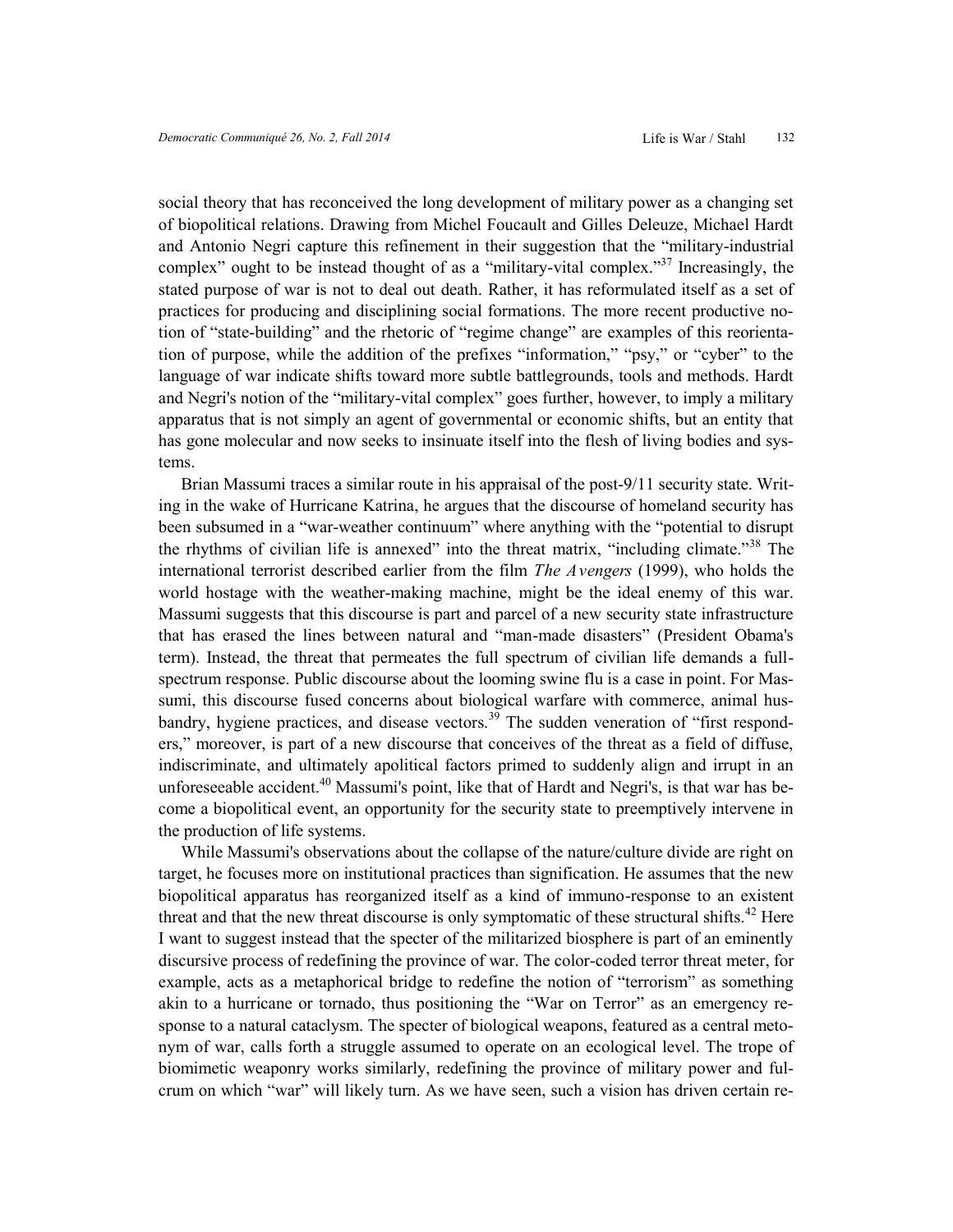search advances. These advances have, in turn, become objects of public fascination, themselves folded into the narrative as forecasting signifiers of future warfare and its brave new ecologies.

#### **Conclusion: The Twin Logics of the Security State**

This essay endeavored to map the contours of a new discourse of biomimetic war as it has been inflected in our media environment. This war discourse is particular in that, rather than demonizing an enemy or lauding the troops, it projects into the future to paint a picture of "what war will be like." Its posture is for the most part dispassionately predictive, but in its definitions, metaphors, and images, this discourse presumes an entire set of values regarding the natural role of the military. The essay proceeded in three parts. The first looked at the research endeavors themselves and how the military and military contractors have chosen to represent this research to the world. In the project names and public relations efforts, we see the war of the future taking shape. The second section followed the trope of biomimesis as it has appeared in popular culture, both in non-fictional press accounts and sci-fi treatments. This survey suggests that, even though the theme has a long history, biomimesis as a trope of war appears to have enjoyed increased exposure in the 1990s and established itself permanently in the popular psyche in the 2000s. The final section broached theories for making sense of this new symbolic landscape, examining how the history of the philosophical theme of "mimesis" informs what it might mean to "imitate nature," especially as it signals an abrupt shift toward biopolitical metaphors of "war."

I want to suggest further that the trope of biomimetic war is a recent and fuller expression of two main logics that have been a part of the larger War on Terror narrative since its articulation after September 11, 2001. The first logic is temporal: war has gone from a state of exception to a state of permanence. The conflict can never be completely resolved, despite the professed resolve of certain leaders, because it now appears as a natural condition. The unresolvability of this condition is dependent on the subtheme that the war is a response to evil that arises *sui generis* and exists for its own sake, much like, for instance, the swine flu. Casting the War on Terror as such a struggle obscures the political conditions that motivate violence, which is one reason why, as James Arnt Aune suggests, the "argument from evil" is "inherently corrosive to democratic politics."<sup>42</sup> Defined in this way, The War on Terror cannot be solved politically and must exist instead as a perpetual and taken-for-granted natural state. The second main logic of the War on Terror is spacial: war tends toward the ubiquitous as public discourse progressively annihilates boundaries between homefront and battlefield. This premise holds that terrorism could occur anywhere and repurpose anything as a weapon. To combat the looming specter, the military machine must itself strive toward ubiquity, a state of control that Hardt and Negri suggest marks postmodernity, where power is "ever more 'democratic'" and molecular, distributed "throughout the brains and bodies of the citizens."<sup>43</sup> These two logics – perpetuity and ubiquity – form the discursive foundation that allows the trope of biomimetic war to make sense. As the concept of "war" enters the finer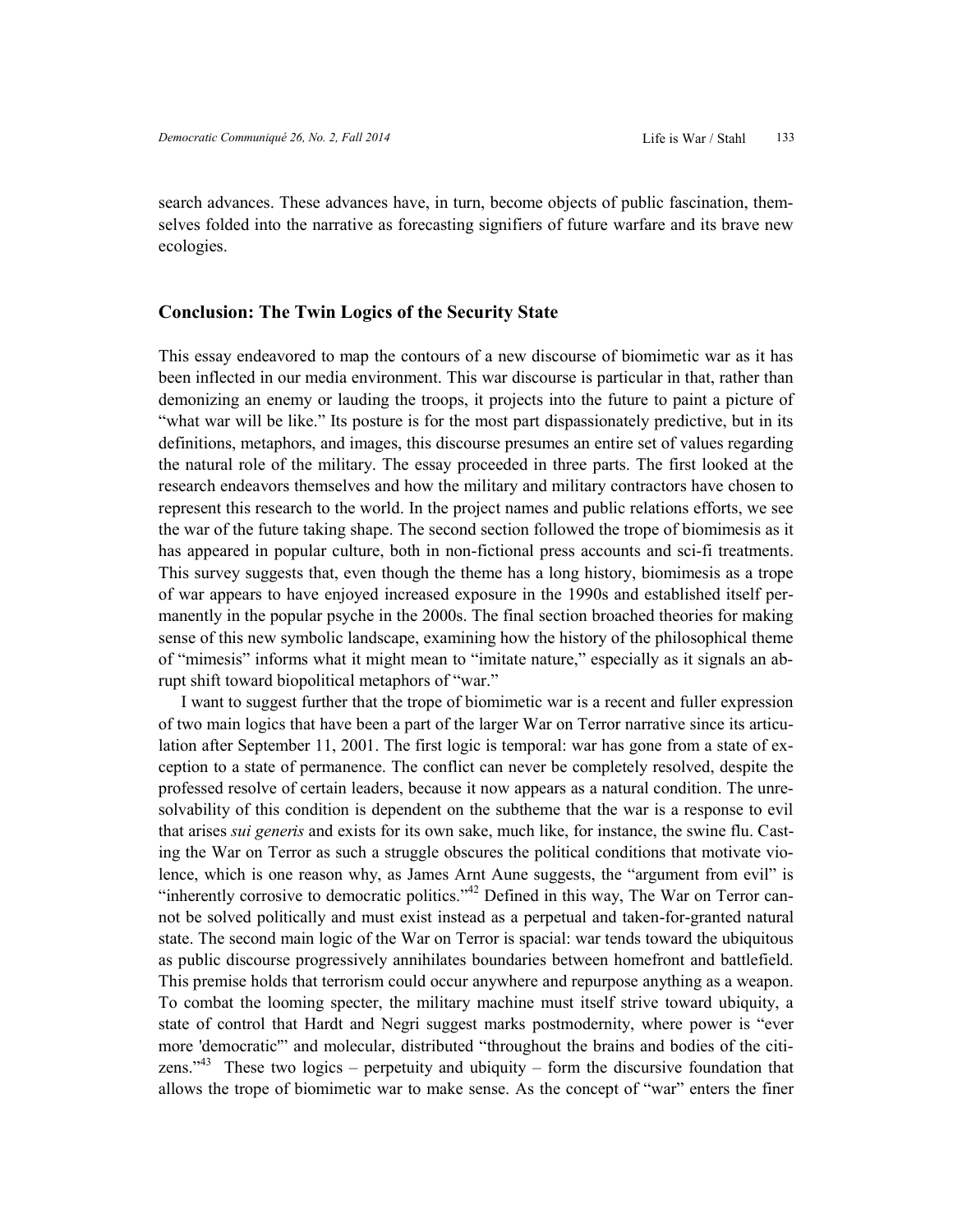capillaries of everyday life - "embedded," as it were, like a silicon chip on the back of a living animal - it thereby works to justify an invasive security apparatus. A critical step in containing the security state, therefore, is recognizing how these powerful metaphors work.

# **Notes**

- 1. BAE Systems-Led Team to Develop Miniature Robots for Military Use," News Release, (April 28, 2008), [http://baesystems.com/Newsroom/NewsReleases/](http://baesystems.com/Newsroom/NewsReleases/autoGen_10832814523.html) [autoGen\\_10832814523.html.](http://baesystems.com/Newsroom/NewsReleases/autoGen_10832814523.html)
- 2. Noah Schachtman, "Army: Make Us a Mini-Drone Swarm," *Wired*, April 30, 2008, [http://www.wired.com/dangerroom/2008/04/usually](http://www.wired.com/dangerroom/2008/04/usually-our-dys/)-our-dys/.
- 3. *Army's Mini-Drone Swarm*, 2008, [https://www.youtube.com/watch?](https://www.youtube.com/watch?v=TvCUvVkGyqQ&) [v=TvCUvVkGyqQ&.](https://www.youtube.com/watch?v=TvCUvVkGyqQ&)
- 4. *US Air Force Flapping Wing Micro Air Vehicle*, 2009, [http://www.youtube.com/watch?](http://www.youtube.com/watch?v=_5YkQ9w3PJ4&feature=youtube_gdata_player) [v=\\_5YkQ9w3PJ4&feature=youtube\\_gdata\\_player.](http://www.youtube.com/watch?v=_5YkQ9w3PJ4&feature=youtube_gdata_player)
- 5. Sunzi and Samuel B. Griffith, *The Art of War*(Oxford University Press, 1963), 129.
- 6. Jilly Cooper, *Animals in War* (London: Heinemann, 1983).
- 7. Steve Connor, "Scientists Unveil the Ratbot, a Robot with Whiskers," *The Independent (London)*, May 2, 2002; Jessica Marshall, "The Fly Who Bugged Me; Labs around the World Are Hatching a New Breed of Cyborg Animal Spies," *New Scientist*, March 8, 2008.
- 8. Marshall, "The Fly Who Bugged Me; Labs around the World Are Hatching a New Breed of Cyborg Animal Spies."
- 9. Emma Morton, "Swat Teams Are Watching YOU," *The Sun*, June 22, 2010, [http://](http://www.thesun.co.uk/sol/homepage/fun/gadget/880631/Cyborg-insect-Created-by-scientists-Spy-on-humans.html) [www.thesun.co.uk/sol/homepage/fun/gadget/880631/Cyborg](http://www.thesun.co.uk/sol/homepage/fun/gadget/880631/Cyborg-insect-Created-by-scientists-Spy-on-humans.html)-insect-Created-byscientists-Spy-on-[humans.html.](http://www.thesun.co.uk/sol/homepage/fun/gadget/880631/Cyborg-insect-Created-by-scientists-Spy-on-humans.html)
- 10. "Hybrid Insect Micro Electromechanical Systems (HI-MEMS)," February 25, 2012, [http://www.darpa.mil/Our\\_Work/MTO/Programs/](http://www.darpa.mil/Our_Work/MTO/Programs/Hybrid_Insect_Micro_Electromechanical_Systems_(HI-MEMS).aspx) Hybrid Insect Micro Electromechanical Systems (HI-MEMS).aspx.
- 11. Nigel Hawkes, "How Sci-Fi Boffins Are Making a Bug Turn into Fly-On-The-Wall," *The Times (London)*, March 6, 2008, LexisNexis Academic.
- 12. R. Colin Johnson, "DARPA Hatches Plan for Insect Cyborgs to Fly Reconnaissance," *Electronic Engineering Times*, October 3, 2007, [http://www.eetimes.com/document.asp?](http://www.eetimes.com/document.asp?doc_id=1167200) [doc\\_id=1167200.](http://www.eetimes.com/document.asp?doc_id=1167200)
- 13. Rob Coppinger, "Cyborg Insects 'Born' in DARPA Project," *Flight International*, March 18, 2008, [http://www.flightglobal.com/news/articles/cyborg](http://www.flightglobal.com/news/articles/cyborg-insects-born-in-darpa-project-222271/)-insects-born-indarpa-project-[222271/.](http://www.flightglobal.com/news/articles/cyborg-insects-born-in-darpa-project-222271/)
- 14. Hirotaka Sato et al., "Remote Radio Control of Insect Flight," *Frontiers in Integrative Neuroscience* 3, no. 24 (2009); Noah Schachtman, "Pentagon's Cyborg Beetle Spies Take Off," *WIRED*, January 28, 2009, [http://www.wired.com/dangerroom/2009/01/](http://www.wired.com/dangerroom/2009/01/pentagons-cybor/) [pentagons](http://www.wired.com/dangerroom/2009/01/pentagons-cybor/)-cybor/.
- 15. Lee Taylor, "US Creating Cyborg Insects for 'Microbotic Missions,'" *Sun Herald*, January 13, 2012, [http://www.heraldsun.com.au/technology/sci](http://www.heraldsun.com.au/technology/sci-tech/us-creating-cyborg-insects-for-microbotic-missions/story-fn5iztw3-)-tech/us-creating-cyborginsects-for-microbotic-[missions/story](http://www.heraldsun.com.au/technology/sci-tech/us-creating-cyborg-insects-for-microbotic-missions/story-fn5iztw3-)-fn5iztw3-1226243681919; Sally Adee, "Cyborg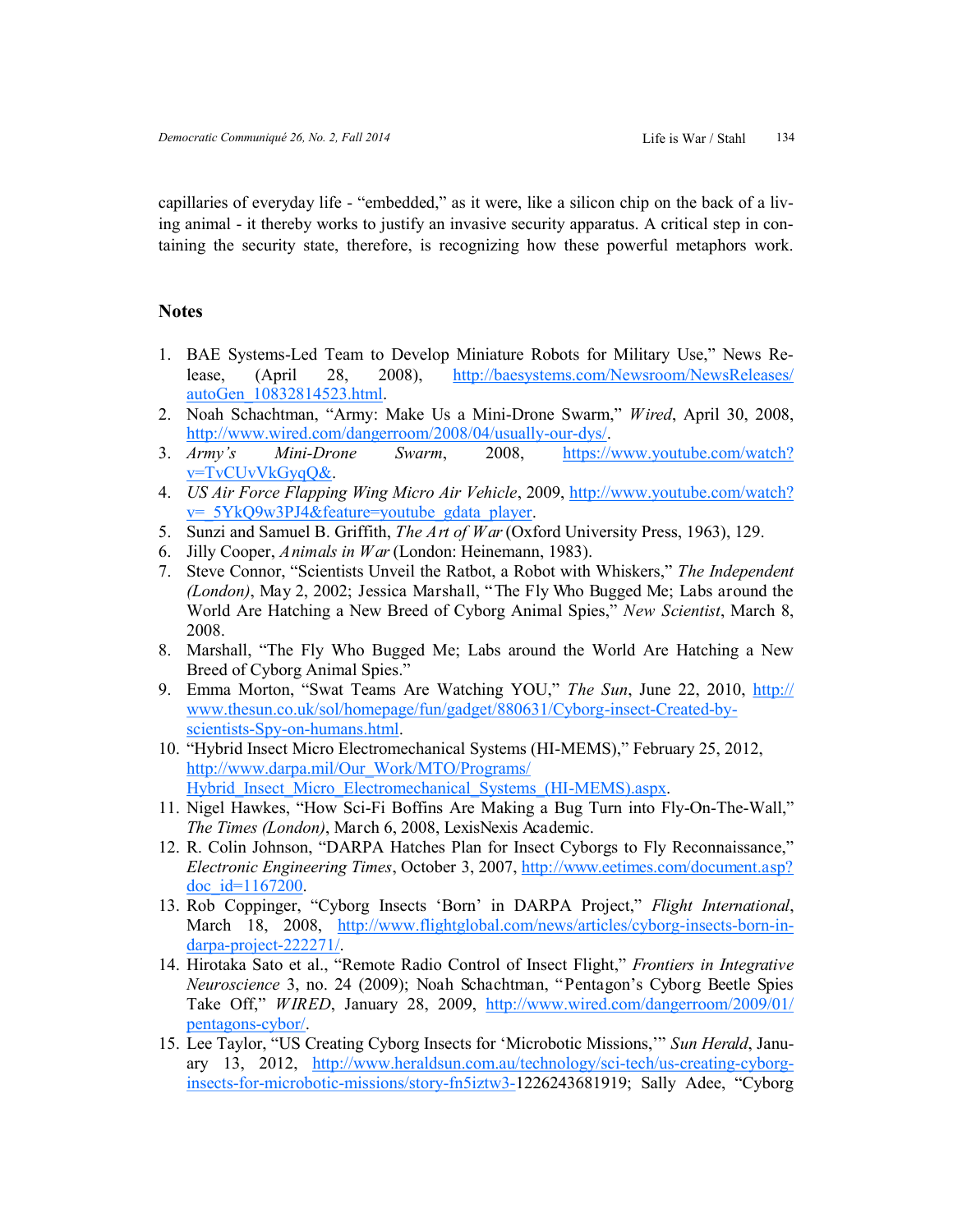Moth Gets a New Radio," *IEEE Spectrum*, February 2009, [http://spectrum.ieee.org/](http://spectrum.ieee.org/robotics/military-robots/cyborg-moth-gets-a-new-radio) [robotics/military](http://spectrum.ieee.org/robotics/military-robots/cyborg-moth-gets-a-new-radio)-robots/cyborg-moth-gets-a-new-radio.

- 16. Christopher Madden et al., "Catalytic Turnover of [FeFe]-Hydrogenase Based on Single -Molecule Imaging," *J. Am. Chem. Soc.* 134, no. 3 (2011): 1577–82; Taylor, "US Creating Cyborg Insects for 'Microbotic Missions'"; Anil Ananthaswamy, "Go Fly a Cyborg: Moth Cy-Bugs Make Their Own Power," *New Scientist*, February 11, 2012.
- 17. Holly Jordan, "Micro AVIARI, Big Results," *Wright-Patterson Air Force Base*, August 30, 2010, [http://www.wpafb.af.mil/news/story.asp?id=123219764.](http://www.wpafb.af.mil/news/story.asp?id=123219764)
- 18. John Ohab, "Robot Birds: Designing Micro Spy Vehicles," *DoD Live*, August 9, 2010, [http://science.dodlive.mil/2010/08/09/robot](http://science.dodlive.mil/2010/08/09/robot-birds-designing-micro-spy-vehicles-video/)-birds-designing-micro-spy-vehicles-video/.
- 19. Ethan Bronner, "Arab Spring and Iran Tensions Leave Palestinians Sidelined," *The New York Times*, March 7, 2012, sec. World / Middle East, [http://](http://www.nytimes.com/2012/03/08/world/middleeast/arab-spring-and-iran-tensions-leave-palestinians-sidelined.html) [www.nytimes.com/2012/03/08/world/middleeast/arab](http://www.nytimes.com/2012/03/08/world/middleeast/arab-spring-and-iran-tensions-leave-palestinians-sidelined.html)-spring-and-iran-tensions-leavepalestinians-[sidelined.html.](http://www.nytimes.com/2012/03/08/world/middleeast/arab-spring-and-iran-tensions-leave-palestinians-sidelined.html)
- 20. Noah Schachtman, "Air Force: Bug-like Robo-Bombs for Indoor Ops," *Wired*, January 3, 2008, [www.wired.com/dangerroom/2008/01/air](http://www.wired.com/dangerroom/2008/01/air-force-wants)-force-wants.
- 21. Mikel M. Miller, "AFRL, Collaboration for the Future" (Air Force Research Laboratory, June 16, 2011), [http://www.idcast.com/AboutUs/Documents/Ohio%20Innovation%](http://www.idcast.com/AboutUs/Documents/Ohio%20Innovation%20-%20Dr%20%20Miller%281%29.pdf) 20-[%20Dr%20%20Miller%281%29.pdf.](http://www.idcast.com/AboutUs/Documents/Ohio%20Innovation%20-%20Dr%20%20Miller%281%29.pdf)
- 22. Spencer Ackerman, "Air Force Keeps 'Micro-Aviary' Of Tiny, Bird-like 'Bots," *Wired*, November 2, 2011, [http://www.wired.com/dangerroom/2011/11/air](http://www.wired.com/dangerroom/2011/11/air-force-micro-aviary-drones/)-force-micro-aviary[drones/.](http://www.wired.com/dangerroom/2011/11/air-force-micro-aviary-drones/)
- 23. Daniel Dasey, "Sharks Poised to Join War on Terror," *The Sun Herald (Sydney)*, December 17, 2006, 42, LexisNexis Academic.
- 24. Daniel Swift, "Cultural Damage: A History of Bombing," *Harper's Magazine*, November 2011, 64.
- 25. Marshall, "The Fly Who Bugged Me; Labs around the World Are Hatching a New Breed of Cyborg Animal Spies."
- 26. Johnson, "DARPA Hatches Plan for Insect Cyborgs to Fly Reconnaissance."
- 27. Dan Vergano, "Real-World Science Espied in 'G-Force'; Ninja Guinea Pigs Still a Bit of a Stretch," *USA Today*, July 28, 2009, LexisNexis Academic.
- 28. Yoseph Bar-Cohen, "Biomimetics--Using Nature to Inspire Human Innovation," *Bioinspiration & Biomimetics* 1, no. 1 (March 2006): P1–P12.
- 29. Maryann Lawlor, "Lobsters Populate Navy Robot Platter," *SIGNAL Magazine*, May 2004, [http://www.afcea.org/content/?q=node/135.](http://www.afcea.org/content/?q=node/135)
- 30. Most famously in Book Ten of *The Republic*, Plato showed a good deal of contempt for mimetic art. Aristotle considered the activity intrinsically human and useful (for fulfilling the human drive for immortality or engendering catharsis through a good tragedy). Plato, H.D.P Lee, and M.S. Lane, *The Republic* (London: Penguin, 2007); Aristotle and Malcolm Heath, *Poetics* (New York, N.Y.: Penguin Books, 1996).
- 31. Roger Caillois, *The Edge of Surrealism: A Roger Caillois Reader* (Duke University Press, 2003), 91–103.
- 32. "National Geographic Explorer," *Nature's Secret Weapons* (MSN, December 1, 2002), [http://tv.msn.com/tv/episode/national](http://tv.msn.com/tv/episode/national-geographic-explorer/nature%27s-secret-weapons/)-geographic-explorer/nature%27s-secret-weapons/.
- 33. Mark Andrejevic, "Interactive (In)security: The Participatory Promise of Ready.gov," *Cultural Studies* 20, no. 4–5 (September 2006): 441–58.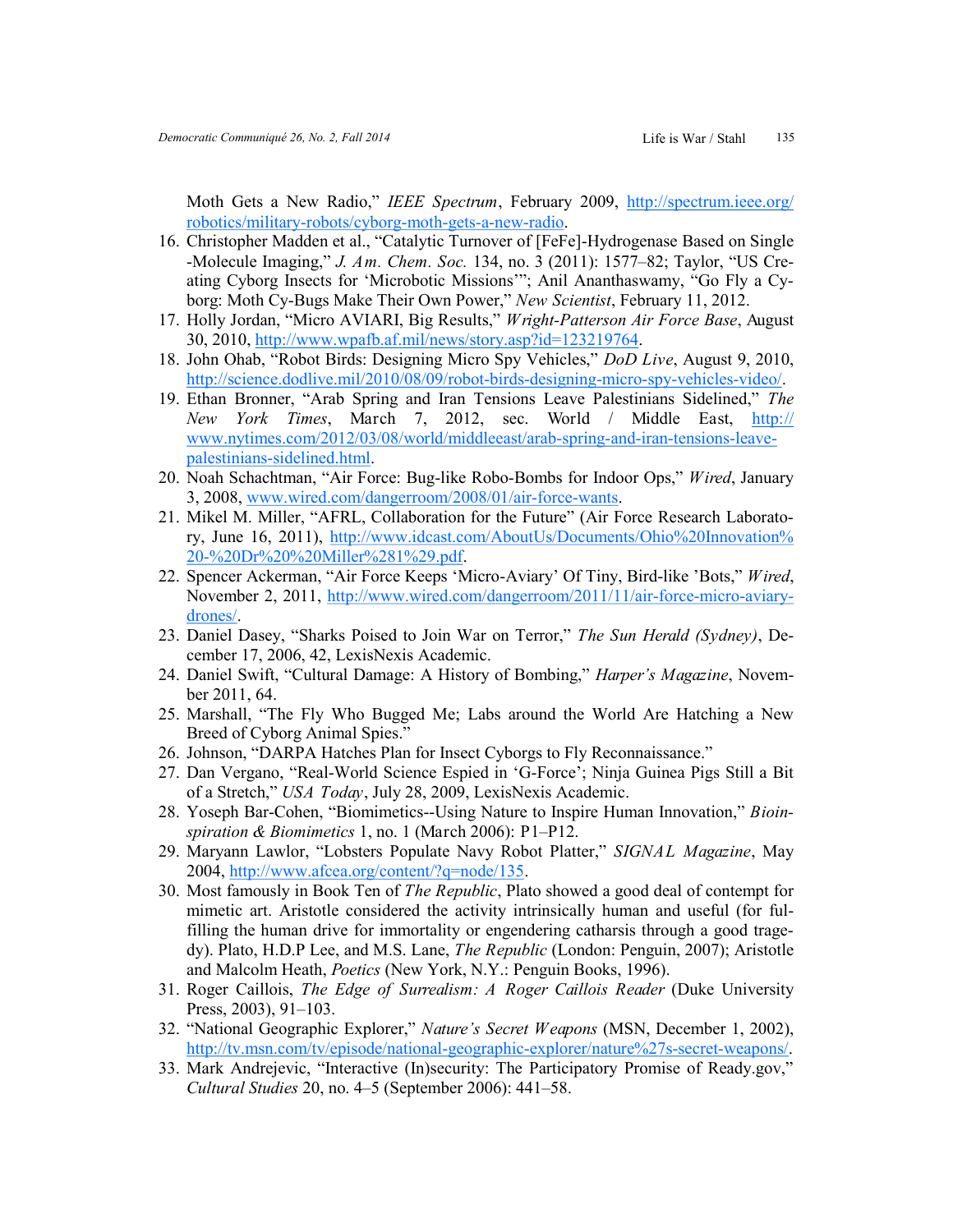- 34. The early Benjamin penned two essays on the subject that appear, apropos, to be versions of one another: "On the Mimetic Faculty" and "Doctrine of the Similar." Benjamin argues that, among animals, humans are particularly wired to see similarity in the world. As such, Benjamin's conception of mimesis includes imitation but also extends to interpretation. His analysis, as it spans from primitive to modern humanity, suggests that the world of magic (represented by astrology and other kinds of divination) has been displaced by the increasingly "non-sensuous" correspondences of spoken and then written language. This does not mean that the mimetic faculty has been lost, however. Benjamin's eventual point is that mimesis still lurks in such things as onomatopoeia, the heiroglyphic residue of print, or the will to read the unconscious in an individual's handwriting. In Benjamin, we get a version of mimesis that threatens the clean divide established by Plato between the original and the copy. Interpretation is the key term here as it stands for the ways that language is never free of homology. Walter Benjamin, "Doctrine of the Similar (1933)," trans. Knut Tarnowski, *New German Critique*, no. 17 (Spring 1979): 65–71; Walter Benjamin and Peter Demetz, "On the Mimetic Faculty," in *Reflections: Essays, Aphorisms, Autobiographical Writing* (New York: Schocken Books, 1986), 333–36.
- 35. In "The Concept of Enlightenment," Adorno argues that enlightenment rationality attempted to repress the earlier mimetic impulse (figured as magic, myth, and sympathies between representations and realities) and thus fix in place a totalizing and objective understanding the world. Max Horkheimer and Theodor Adorno, *Dialectic of Enlightenment* (New York: Continuum, 1999), 11. Much later, in *Aesthetic Theory*, he returns to the theme, noting that "mimesis and rationality are irreconcilable." This time, however, rationality and mimesis engage in a continual and unfolding contest. Art, of which mimesis is an integral part, is "rationality criticizing itself without being able to overcome itself." Theodor W. Adorno, *Aesthetic Theory*, The International Library of Phenomenology and Moral Sciences (Routledge & K. Paul,, 1984), 81.
- 36. In his reading of Kant entitled "Economimesis," Derrida takes issue with the twin notions dominant in Western enlightenment thought that mimesis is either a property of nature representing itself or that mimesis is a human artistic act analogous to divine creation. Jacques Derrida, "Economimesis," trans. R. Klein, *Diacritics* 11, no. 2 (Summer 1981): 2–25. In "The Double Session," printed in *Dissemination*, Derrida notes again that mimesis has traditionally had a dual meaning: that it either refers to nature presenting itself (*physus*) or the revealing of the thing itself through imitation (*adequatio*). Jacques Derrida, *Dissemination*, trans. Barbara Johnson (Chicago: University of Chicago Press, 1981), 193; William Schweiker, "Beyond Imitation: Mimetic Praxis in Gadamer, Ricoeur, and Derrida," *The Journal of Religion* 68, no. 1 (1988): 21–38.
- 37. Michael Hardt and Antonio Negri, *Multitude: War and Democracy in the Age of Empire* (New York: Penguin Press, 2004), 41.
- 38. Brian Massumi, "National Enterprise Emergency: Steps Toward an Ecology of Powers," *Theory, Culture & Society* 26, no. 6 (2009): 158.

- 40. Ibid., 163.
- 41. In the language of Deleuze and Guattari, the security apparatus is an assemblage fusing forms of content (institutions, materiel) and forms of expression (discourses that drive

<sup>39.</sup> Ibid., 160.